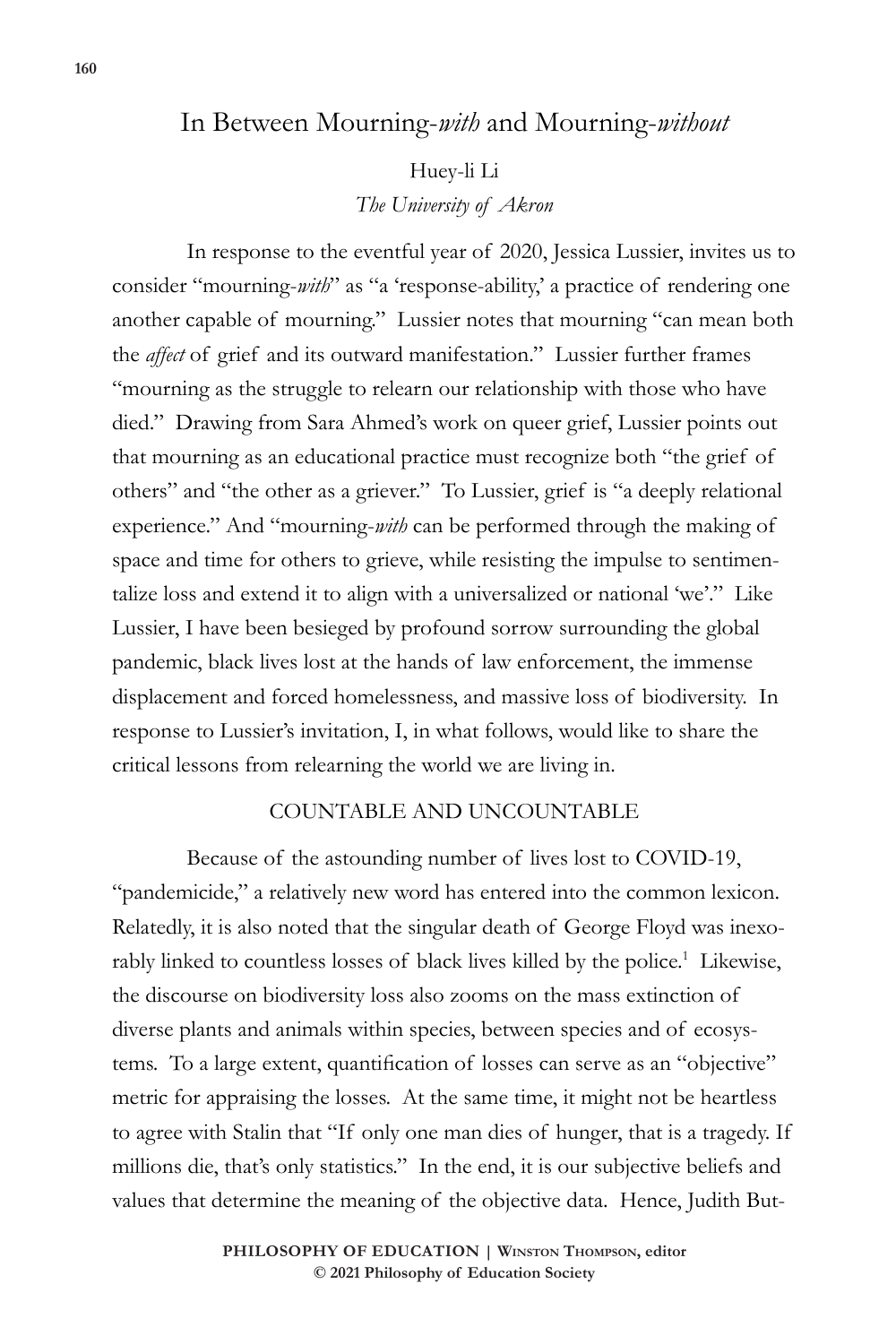ler remarks, "How do our cultural frames for thinking the human set limits on the kinds of losses we can avow as loss? After all, if someone is lost, and that person is not someone, then what and where is the loss, and how does mourning take place?"<sup>2</sup>

Among the cultural frames for thinking about global pandemic, modern governmentality plays a pivotal role in shaping the dominant discourse on health security at both national and global levels. Seen through a governmentality lens, the number of COVID-19 deaths matters. In China, Wuhan's hidden death toll more or less can be attributed to a calculative and deliberate effort to mask governmental incompetence in preventing and containing pandemic.<sup>3</sup> In the U.S., Laurie Garrett's accusing Trump of pandemicide reflects the belief that pandemic control measures are the essential cruxes of modern governmentality.4 To make a radical departure from Donald Trump's failed leadership in containing the pandemic, Joe Biden vowed "a robust and unified federal response" to the pandemic.<sup>5</sup> In due course, he further ordered flags on federal property to be lowered at half-staff for five days when the U.S. COVID-19 death toll surpassed half a million.

Although modern governmentality has routinely engaged in mourning*-with* citizens whose loved ones have died in vast numbers, modern governmentality does not therefore command a collective mourning in unison. The deceased's family members and friends are not necessarily the grievers, and the grievers might not find consolation in mourning-*with* "others," including political leaders. Butler asked, "What makes for a grievable life?"6 Considerably, it is personal relationship with the diseased and/or personal values that count. To illustrate, many surviving family members in Wuhan, the epicenter of the early outbreak of COVID-19, were traumatized when they found that their loved one's ashes were mixed with others' ashes because of hurried cremation. Collecting the loved one's ashes is the mourning rite that acknowledges one's loss. As the surviving family members were unsure that they had collected their loved one's remains, they more or less experienced melancholia, that is, "I have lost nothing," that can inevitably entrap them in grief that never ends.<sup>7</sup> Clearly, neither grievers nor the diseased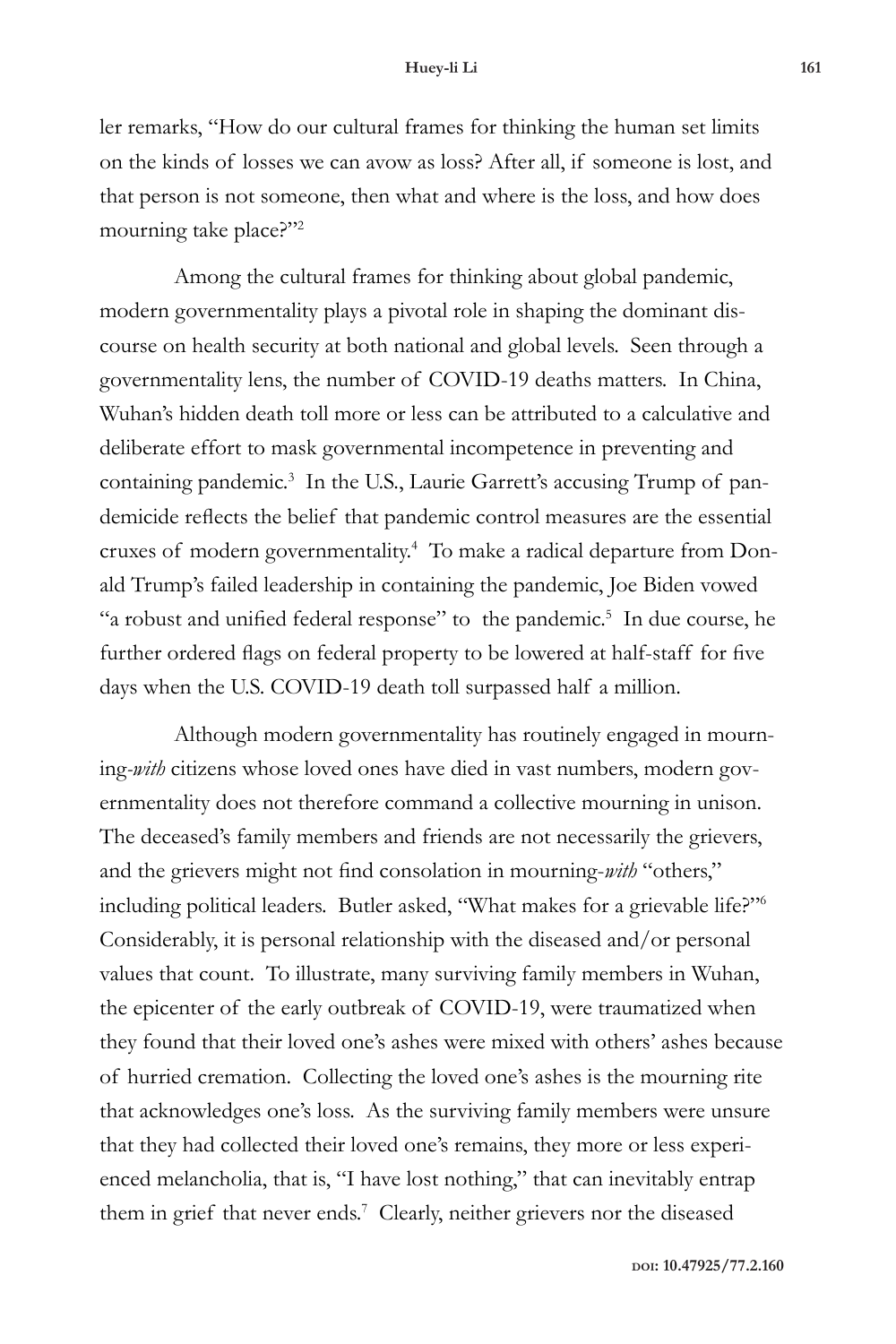cease to exist as "individuals" in the masses. As noted by Lussier, grief is indeed "a deeply relational experience." And, "mourning-*with*" hence can only be performed through recognizing the inimitable and irreplaceable relations between the diseased and the grievers.

### RECLAIMING WHOLENESS

On the other hand, grief as "a deeply relational experience" need not be delimited to personal relationships with their loved ones. Notably, countless grievers without personal relationships with George Floyd mourn for the losses of black lives and racial justice. One's mourning-*with* George Floyd and his loved ones "is not to be resigned to inaction, but it may be understood as the slow process by which we develop a point of identification with suffering itself."<sup>8</sup> To a large extent, suffering ensuing from sudden and violent losses acknowledges the difficult reality of living in a broken world. Mourning for the suffering hence encompasses a yearning to bring suffering to an end and to make one and the world whole again. In the same vein, ecologically minded citizens are deeply aware of how depletion of global and local biodiversity deprives them of the wholeness of human existence. Lamenting extinct animals and plants hence can coincide with collective efforts to restore ecological wholeness. In John A. Gronbeck-Tedesco's words, "Mourning is a necessary step in the shift from partiality to wholeness, and through this transubstantiation emerges a politically viable anger that may be shepherded into public demonstrations of protest and refusal."9

## IN BETWEEN MOURNING-*WITH* AND MOUNRING-*WITHOUT*

The ongoing cultural and political polarization easily overshadows the pursuit of wholeness and impedes "mourning-*with*" as an educational and ethical practice to claim common humanity. In order to address and redress polarization, it is critical to attend to the predicament of advocating "mourning-*with*" as a normative educational or ethical practice. More specifically, one's grief might be another's joy and one's losses might be another's gains in a polarized society. It is especially challenging to engage in mourning-*with* others who are committed to preserving their privileges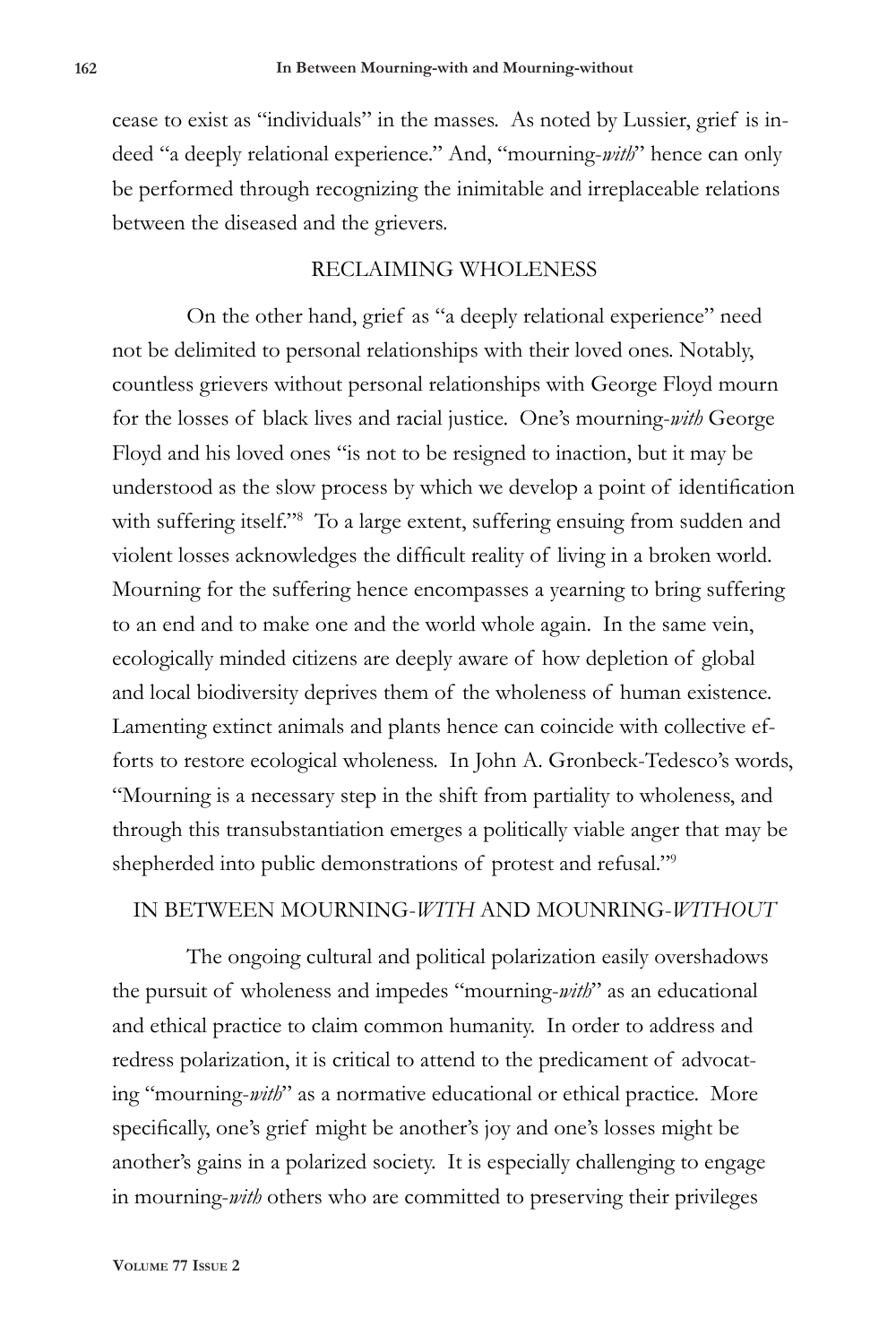and power at all costs. Michael Ignatieff notes that "the problem is that the majority has genuine difficulty accepting the idea that present generations remain responsible for the harms committed by the past ones."10 In a polarized postcolonial society, it is not surprising that "the victim minorities resent depending on the majority for redress. The majority resents depending on the minority for forgiveness. Since forgiveness would foreclose future claims, victims tend to withhold it; since redress implied culpability, it too is withheld. So the politics of argument is replaced by a politics of blackmail and stonewalling."11 Yet healing postcolonial melancholia must fulfil "painful obligation to work through the grim details of imperial and colonial history and to transform paralyzing guilt into a more productive shame that would be conducive to the building of a multicultural nationality that is no longer phobic about the prospect of exposure to either strangers or otherness."12 Thus, in order to relearn the world, one must recognize the resistance to embracing "mourning-*with*" as an educational practice. Instead, one might need to consider "mourning-*without*" fellow grievers. In between "mourning-*with*" and "mourning-*without,*" one can engage in a deeply relational "mourning" while refraining the temptation to homogenize grievers, as cogently argued by Lussier.

1 Laura Bult, "A Timeline of 1,944 Black Americans Killed by Police," *Vox,* June 30, 2020, https://www.vox.com/2020/6/30/21306843/black-police-killings.

2 Judith Butler, *Precarious Life* (London, Verso, 2004), 32.

3 Christina Zhao, "Wuhan COVID-19 Death Toll May Be in Tens of Thousands, Data on Cremations and Shipments of Urns Suggest," *Newsweek,*  March 29, 2020, https://www.newsweek.com/wuhan-covid-19-death-tollmay-tens-thousands-data-cremations-shipments-urns-suggest-1494914. 4 Laurie Garrett, "Trump Is Guilty of Pandemicide," *Foreign Policy,* February 18, 2021, https://foreignpolicy.com/2021/02/18/trump-is-guilty-of-pande